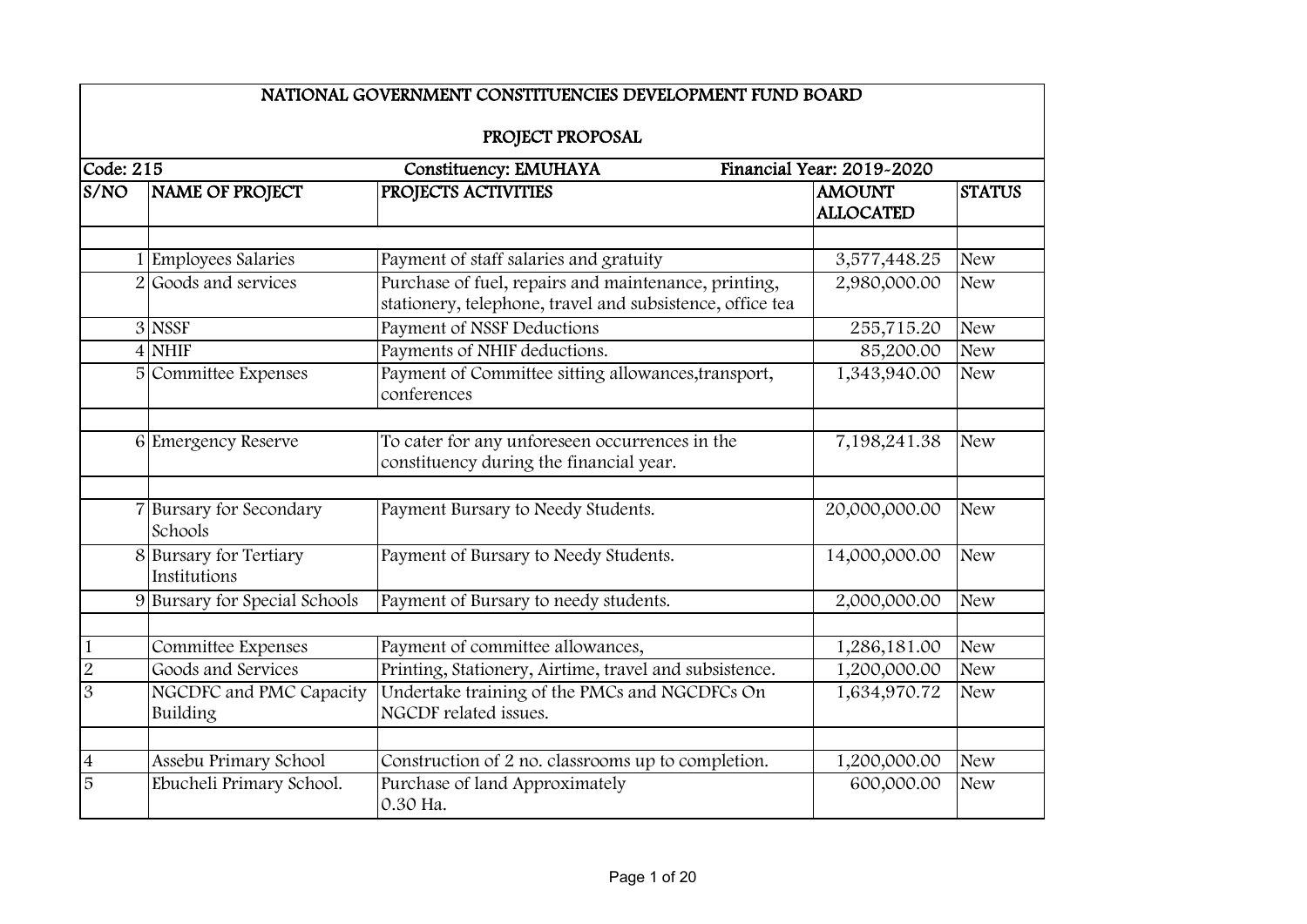|                                                                        | NATIONAL GOVERNMENT CONSTITUENCIES DEVELOPMENT FUND BOARD |                                                                   |                                   |               |
|------------------------------------------------------------------------|-----------------------------------------------------------|-------------------------------------------------------------------|-----------------------------------|---------------|
|                                                                        |                                                           | PROJECT PROPOSAL                                                  |                                   |               |
|                                                                        |                                                           |                                                                   |                                   |               |
| Code: 215<br><b>Constituency: EMUHAYA</b><br>Financial Year: 2019-2020 |                                                           |                                                                   |                                   |               |
| S/NO                                                                   | NAME OF PROJECT                                           | PROJECTS ACTIVITIES                                               | <b>AMOUNT</b><br><b>ALLOCATED</b> | <b>STATUS</b> |
| $\overline{6}$                                                         | Ebusiloli Primary School                                  | Construction of 1 no. classroom to completion.                    | 600,000.00                        | <b>New</b>    |
| $\overline{7}$                                                         | Ebukanga Primary School                                   | Construction of Administration block containing 4 no.<br>offices. | 800,000.00                        | <b>New</b>    |
| $\overline{8}$                                                         | Ebukhuliti Primary School                                 | Construction of 2 no. classrooms up to completion.                | 1,200,000.00                      | <b>New</b>    |
| 9                                                                      | Emusutswi Primary School                                  | Construction of 1 no. classroom to completion.                    | 600,000.00                        | <b>New</b>    |
| 10                                                                     | Emwatsi Primary School                                    | Construction of Administration block containing 4 no.<br>offices. | 800,000.00                        | <b>New</b>    |
| 11                                                                     | Ebukobelo PrimarySchool                                   | Construction of 1 n0. classroom to completion.                    | 600,000.00                        | <b>New</b>    |
| $\overline{12}$                                                        | Ebututi Primary School                                    | Construction of 1 no. classroom up to completion.                 | 700,000.00                        | <b>New</b>    |
| $\overline{13}$                                                        | Eluhobe Primary School                                    | Construction of Administration block containing 4 no.<br>offices. | 800,000.00                        | <b>New</b>    |
| 14                                                                     | Ematsuli Primary School                                   | Construction of 1 no. classroom up to completion.                 | 600,000.00                        | <b>New</b>    |
| 15                                                                     | Emmabwi Primary School                                    | Construction of 2 no. classrooms to completion.                   | 1,200,000.00                      | <b>New</b>    |
| 16                                                                     | Elununi Primary School                                    | Construction of 1 no. classroom up to completion.                 | 600,000.00                        | <b>New</b>    |
| $\overline{17}$                                                        | Ebuyalu Primary School                                    | Construction of 1 no. classroom to completion.                    | 600,000.00                        | <b>New</b>    |
| 18                                                                     | Emurembe Primary School                                   | Construction of 2 no. classrooms to completion.                   | 1,200,000.00                      | <b>New</b>    |
| 19                                                                     | <b>Emusire Primary School</b>                             | Construction of Administration block, containing 4 no.<br>offices | 800,000.00                        | <b>New</b>    |
| $20\,$                                                                 | Ikalikha Primary School                                   | Purchase of land 0.48 Ha.  Final payment.                         | 345,000.00                        | Ongoing       |
| 21                                                                     | Ikalikha Primary School                                   | Construction of 2 no. classrooms to completion.                   | 1,500,000.00                      | <b>New</b>    |
| 22                                                                     | Esibuye Primary School                                    | Construction of Administration block containing 4 no.<br>offices. | 800,000.00                        | <b>New</b>    |
| $23\,$                                                                 | Esinaka Primary School                                    | Construction of 2 no. classrooms up to completion.                | 2,200,000.00                      | <b>New</b>    |
| 24                                                                     | Emmukunzi Primary School                                  | Construction of 2 no. classroom up to completion.                 | 1,200,000.00                      | <b>New</b>    |
| 25                                                                     | Esibakala Primary School                                  | Construction of 2 no. classrooms                                  | 1,200,000.00                      | <b>New</b>    |
| 26                                                                     | Ilungu Primary School                                     | Construction of 2 no. classrooms to completion.                   | 1,200,000.00                      | <b>New</b>    |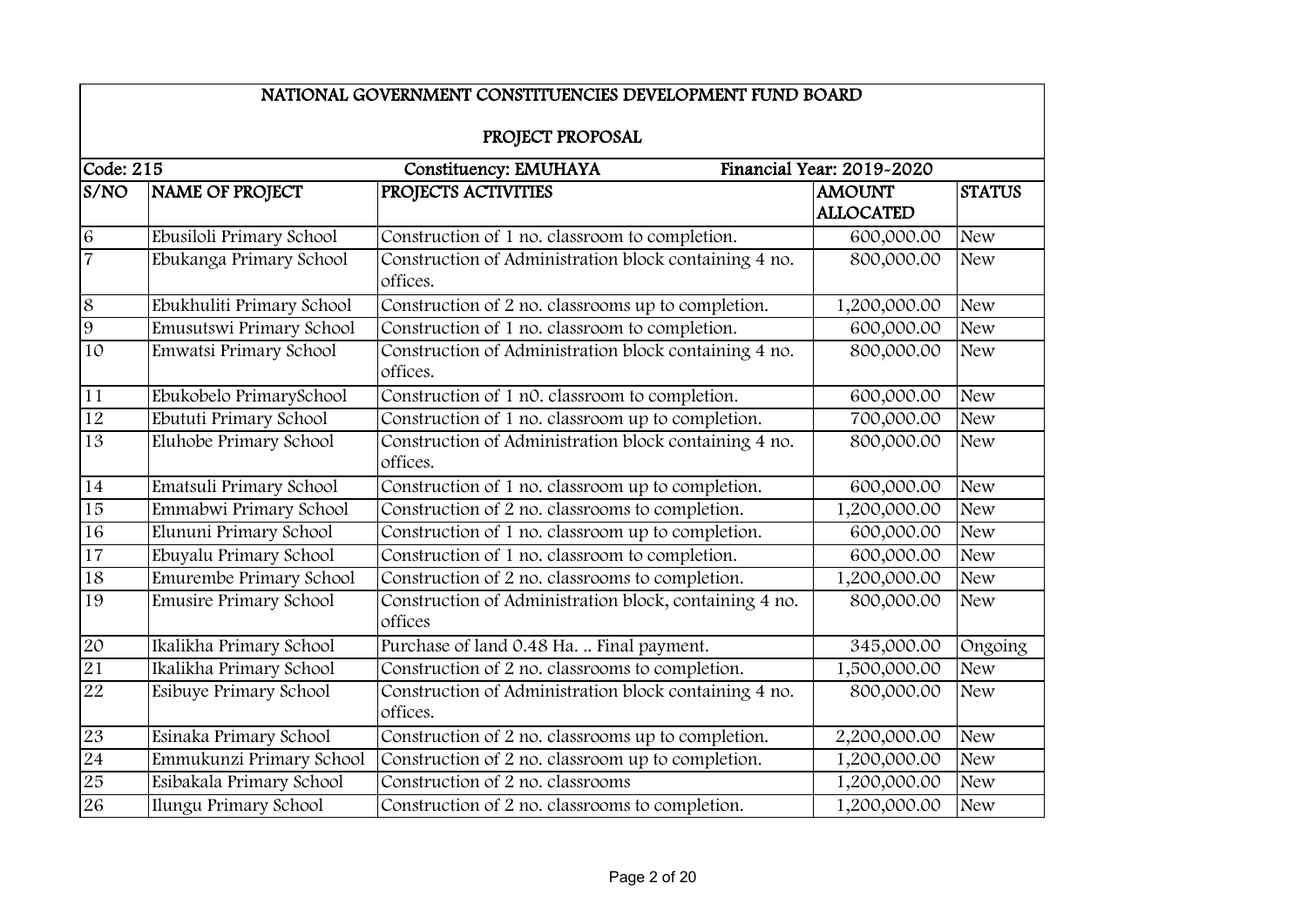|                   | NATIONAL GOVERNMENT CONSTITUENCIES DEVELOPMENT FUND BOARD |                                                                         |                                   |               |  |  |
|-------------------|-----------------------------------------------------------|-------------------------------------------------------------------------|-----------------------------------|---------------|--|--|
|                   | PROJECT PROPOSAL                                          |                                                                         |                                   |               |  |  |
| $\vert$ Code: 215 |                                                           | Constituency: EMUHAYA                                                   | Financial Year: 2019-2020         |               |  |  |
| S/NO              | <b>NAME OF PROJECT</b>                                    | PROJECTS ACTIVITIES                                                     | <b>AMOUNT</b><br><b>ALLOCATED</b> | <b>STATUS</b> |  |  |
| 27                | Itumbi Primary School                                     | Renovation of 4 no. classrooms; Re- flooring, walling $\&$<br>painting. | 1,200,000.00                      | <b>New</b>    |  |  |
| 28                | Kilingili Primary School                                  | Renovations of 3 no. classroom                                          | 1,000,000.00                      | <b>New</b>    |  |  |
| 29                | Msiakhupa Primary School                                  | Construction of 2 no. classrooms to completion.                         | 1,500,000.00                      | <b>New</b>    |  |  |
| 30                | Mukhombe Primary School                                   | Construction of 1 no. classroom to completion.                          | 600,000.00                        | <b>New</b>    |  |  |
| 31                | Mukhungu Primary School                                   | Construction of 2 no. classrooms to completion.                         | 1,200,000.00                      | <b>New</b>    |  |  |
| 32                | Mumboko Primary School                                    | Construction of 2 no. classrooms.                                       | 1,600,000.00                      | <b>New</b>    |  |  |
| 33                | Mundichiri Primary School                                 | Construction of 1 no. classroom to completion.                          | 600,000.00                        | <b>New</b>    |  |  |
| 34                | Mungoye Primary School                                    | Construction of 1 no. classroom                                         | 600,000.00                        | <b>New</b>    |  |  |
| 35                | Essaba Primary School                                     | Construction of 2 no. classrooms up to completion.                      | 1,200,000.00                      | <b>New</b>    |  |  |
| 36                | Musirili Primary School                                   | Purchase of land Approximately<br>0.4 Ha                                | 800,000.00                        | <b>New</b>    |  |  |
| 37                | Mwituha Primary School                                    | Construction of 1 no. classroom to completion.                          | 600,000.00                        | <b>New</b>    |  |  |
| 38                | Mwitukho Primary School                                   | Construction of 1 no. classroom up to completion.                       | 600,000.00                        | <b>New</b>    |  |  |
| 39                | Ebulondi Primary School                                   | Construction of Administration block containing 4 no.<br>offices.       | 800,000.00                        | <b>New</b>    |  |  |
| 40                | <b>Bunyore Boys Secondary</b><br>School                   | Construction of 1 no. classroom up to completion.                       | 750,000.00                        | <b>New</b>    |  |  |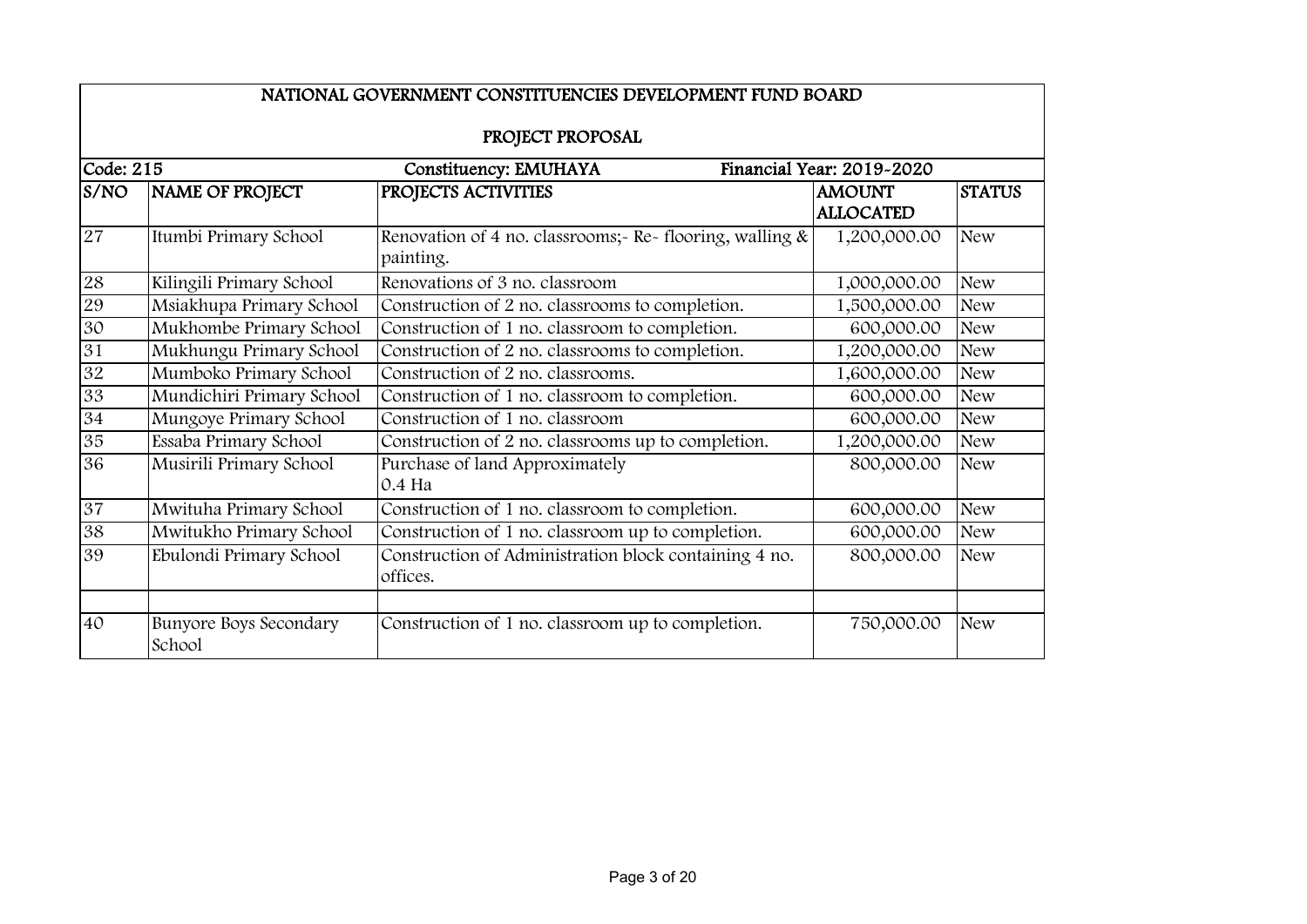|                 | NATIONAL GOVERNMENT CONSTITUENCIES DEVELOPMENT FUND BOARD       |                                                                                                                                                                                                                                                                                                                                                                                                                                                 |                                   |               |  |
|-----------------|-----------------------------------------------------------------|-------------------------------------------------------------------------------------------------------------------------------------------------------------------------------------------------------------------------------------------------------------------------------------------------------------------------------------------------------------------------------------------------------------------------------------------------|-----------------------------------|---------------|--|
|                 |                                                                 | PROJECT PROPOSAL                                                                                                                                                                                                                                                                                                                                                                                                                                |                                   |               |  |
|                 | Code: 215<br>Constituency: EMUHAYA<br>Financial Year: 2019-2020 |                                                                                                                                                                                                                                                                                                                                                                                                                                                 |                                   |               |  |
| S/NO            | NAME OF PROJECT                                                 | PROJECTS ACTIVITIES                                                                                                                                                                                                                                                                                                                                                                                                                             | <b>AMOUNT</b><br><b>ALLOCATED</b> | <b>STATUS</b> |  |
| 41              | Ebusiloli Secondary School                                      | CO- Funded; Construction of one storey building with a<br>Dining Hall, a kitchen, 3 no. classrooms, 1 no. library &<br>3 no. offices; Ground floor will contain kitchen &<br>dining Hall. 1st floor will contain 3 no. classrooms, 3<br>no. offices and 1 no. library. Kshs. 1,600,000.00 to do;<br>Plastering, external render, flooring, glazing, painting &<br>electrification to completion. 1st floor to be funded by<br>the school (BOM). | 1,600,000.00                      | Ongoing       |  |
| 42              | Ebusiratsi Secondary School                                     | Construction of 32 bed capacity dormitory; Finishes at<br>ground floor, fitting of shutters, glazing, plaster/<br>external render, wiring, flooring & painting to                                                                                                                                                                                                                                                                               | 4,000,000.00                      | Ongoing       |  |
| 43              | Ebuyalu Secondary School                                        | Construction of 2 no. classrooms up to completion.                                                                                                                                                                                                                                                                                                                                                                                              | 1,200,000.00                      | <b>New</b>    |  |
| $\overline{44}$ |                                                                 | Emanyinya Secondary School Purchase of a bus. 51 seater, School bus.project co<br>funded                                                                                                                                                                                                                                                                                                                                                        | 3,000,000.00                      | <b>New</b>    |  |
| 45              | Emastuli Secondary                                              | Renovations of 2 no. classrooms; Re-roofing,<br>Re-flooring, wall repairs, fitting of shutters, glazing and<br>painting to completion.                                                                                                                                                                                                                                                                                                          | 600,000.00                        | <b>New</b>    |  |
| 46              | Emmabwi Secondary School                                        | Purchase of land Approximately 0.4 Ha.                                                                                                                                                                                                                                                                                                                                                                                                          | 700,000.00                        | <b>New</b>    |  |
| 47              | Emmukunzi Secondary<br>School                                   | Construction of 1 no. classroom to completion.                                                                                                                                                                                                                                                                                                                                                                                                  | 600,000.00                        | <b>New</b>    |  |
| 48              | Eshikuyu Secondary School                                       | Purchase land Approximately<br>о.44 На.                                                                                                                                                                                                                                                                                                                                                                                                         | 800,000.00                        | <b>New</b>    |  |
| 49              | Esibila Boys Secondary                                          | Construction of 2 no. classrooms up to completion.                                                                                                                                                                                                                                                                                                                                                                                              | 1,600,000.00                      | Ongoing       |  |
| 50              | Esibila Secondary School                                        | Project co. funded between ngcdf & BOM. Construction<br>of one floor storey building; Roofing and general                                                                                                                                                                                                                                                                                                                                       | 1,000,000.00                      | <b>New</b>    |  |
| 51              | Esirulo Secondary School                                        | Construction of 1 no. laboratory.                                                                                                                                                                                                                                                                                                                                                                                                               | 1,000,000.00                      | <b>New</b>    |  |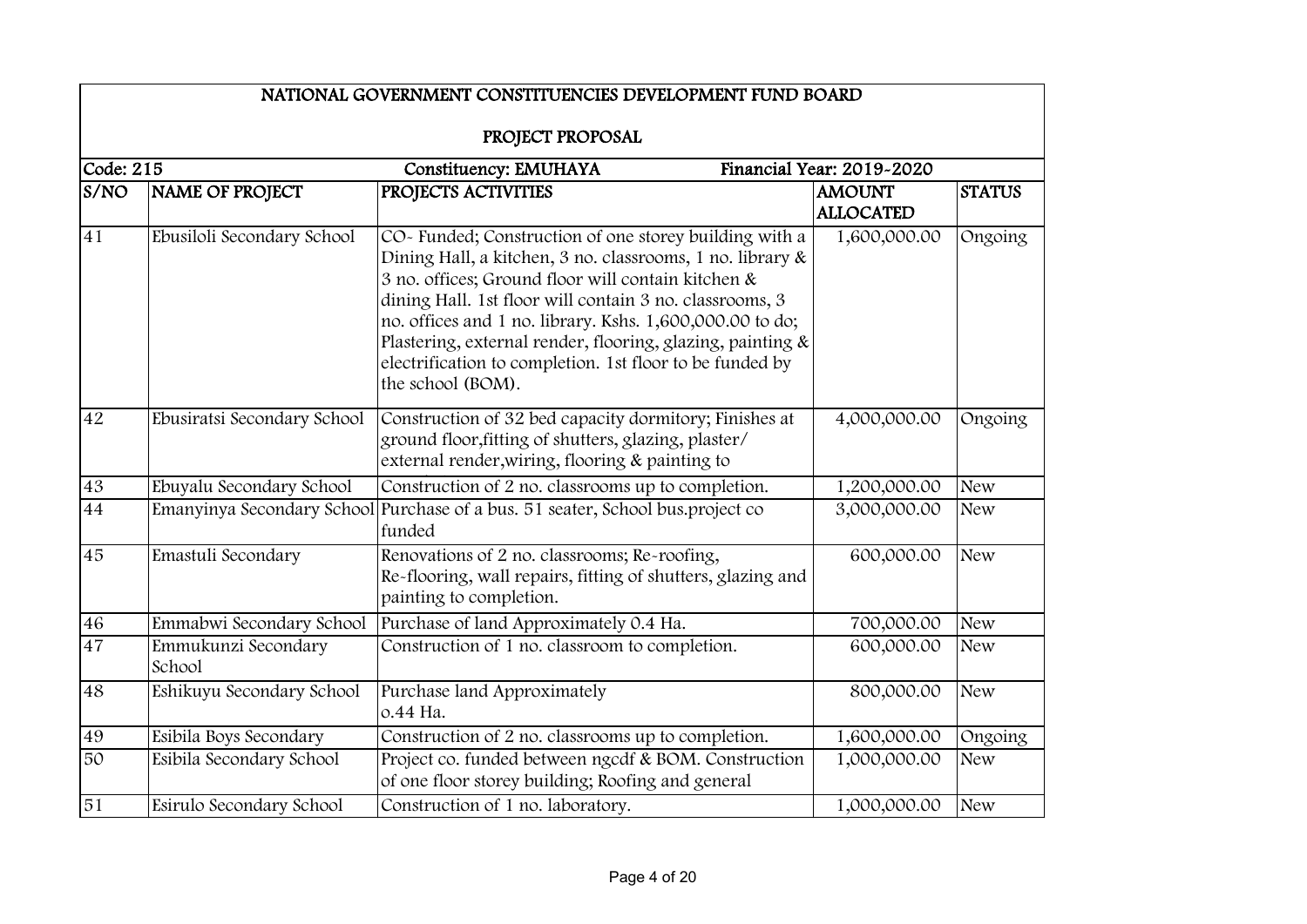|                 | NATIONAL GOVERNMENT CONSTITUENCIES DEVELOPMENT FUND BOARD |                                                                                                                                           |                                   |               |  |
|-----------------|-----------------------------------------------------------|-------------------------------------------------------------------------------------------------------------------------------------------|-----------------------------------|---------------|--|
|                 | PROJECT PROPOSAL                                          |                                                                                                                                           |                                   |               |  |
| Code: 215       |                                                           | Constituency: EMUHAYA                                                                                                                     | Financial Year: 2019-2020         |               |  |
| S/NO            | NAME OF PROJECT                                           | PROJECTS ACTIVITIES                                                                                                                       | <b>AMOUNT</b><br><b>ALLOCATED</b> | <b>STATUS</b> |  |
| 52              | Essunza Secondary School                                  | Fencing of the compound Approximately 1.1 Ha &<br>installation of steel gate.                                                             | 500,000.00                        | <b>New</b>    |  |
| 53              | Ikumu Secondary School                                    | Purchase of land Approximately 0.5 Ha.                                                                                                    | 1,000,000.00                      | <b>New</b>    |  |
| 54              | Mungoye Secondary School                                  | Purchase of land Approximately 0.5 Ha.                                                                                                    | 1,000,000.00                      | <b>New</b>    |  |
| 55              | Salvation Army Emuhondo<br>Special School for the Deaf.   | Purchase of land Approximately 0.36 Ha.                                                                                                   | 800,000.00                        | <b>New</b>    |  |
| 56              | Ebusiekwe Hills                                           | Planting of 3125 trees.                                                                                                                   | 250,000.00                        | <b>New</b>    |  |
| $\overline{57}$ | Ekaita Natural                                            | Planting of 1000 stems of bamboo along the stream.                                                                                        | 100,000.00                        | <b>New</b>    |  |
| $\overline{58}$ | Esalwa Natural<br>Spring/Stream                           | Planting of 1000 stems of bamboo along the stream.                                                                                        | 100,000.00                        | <b>New</b>    |  |
| 59              | Essaba Natural<br>Spring/Stream                           | Planting of 1000 stems of bamboo along the stream.                                                                                        | 100,000.00                        | <b>New</b>    |  |
| 60              | Constituency Sports<br>Tournament                         | Carry out Sports Tournament across the constituency.<br>the winning team to be awarded with trophies, balls<br>and playing kits.          | 2,666,808.10                      | Ongoing       |  |
|                 |                                                           |                                                                                                                                           |                                   |               |  |
| 61              |                                                           | Duka Moja Police Patrol Base Purchase of Land Approximately 0.4 Ha.                                                                       | 800,000.00                        | <b>New</b>    |  |
| 62              | Ebukhaya Administration<br>Police Camp                    | Construction of 1 no. unit house; Substructure, walling,<br>roofing, plaster/external render, flooring, fixing of<br>electrical conduits. | 400,000.00                        | <b>New</b>    |  |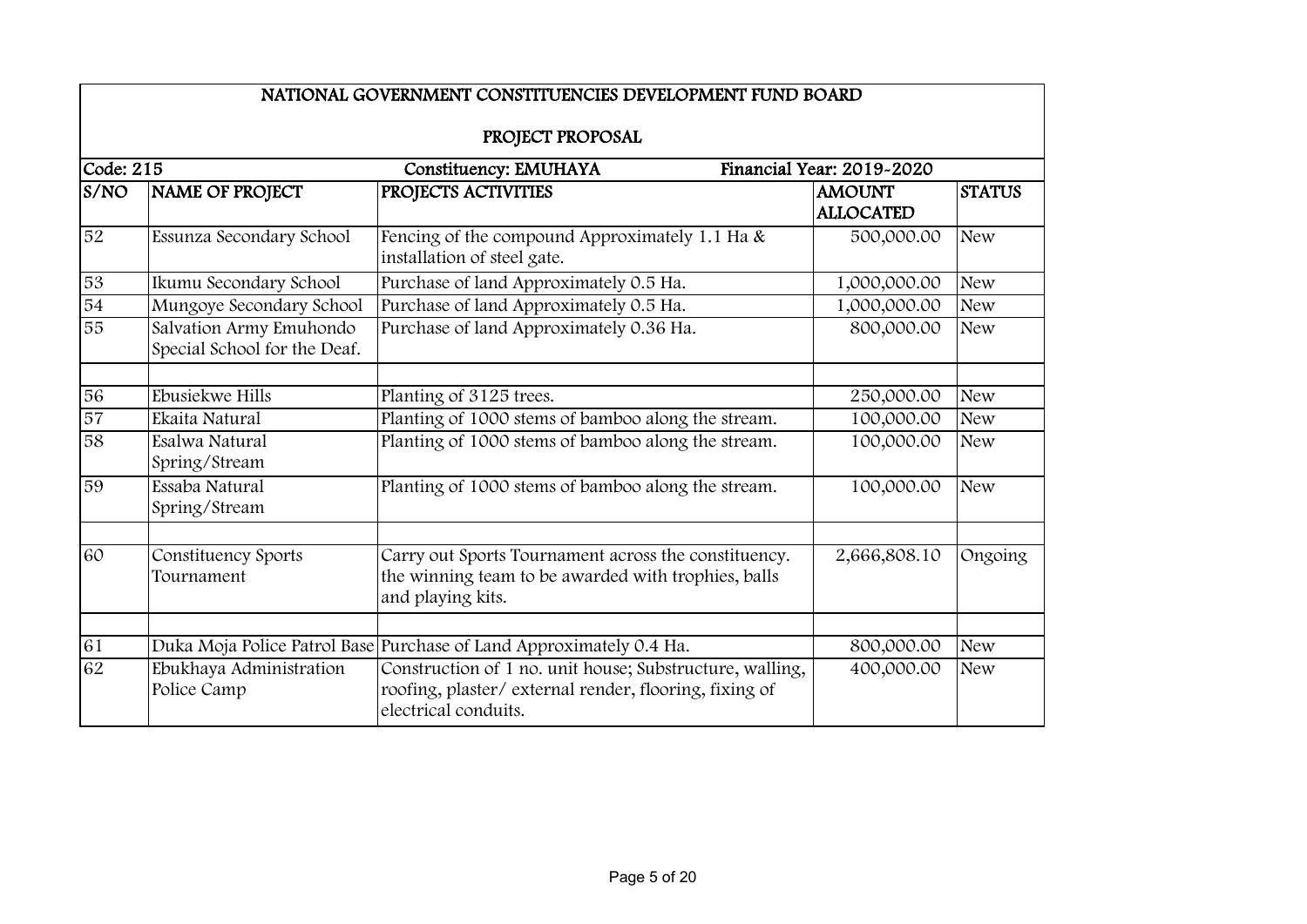|                           | NATIONAL GOVERNMENT CONSTITUENCIES DEVELOPMENT FUND BOARD |                                                                                                                                                                                                                                                                                                                                                                                                                                                                                                                 |                                   |               |
|---------------------------|-----------------------------------------------------------|-----------------------------------------------------------------------------------------------------------------------------------------------------------------------------------------------------------------------------------------------------------------------------------------------------------------------------------------------------------------------------------------------------------------------------------------------------------------------------------------------------------------|-----------------------------------|---------------|
| Code: 215                 |                                                           | PROJECT PROPOSAL                                                                                                                                                                                                                                                                                                                                                                                                                                                                                                | Financial Year: 2019-2020         |               |
| $\overline{\text{s}}$ /NO | NAME OF PROJECT                                           | Constituency: EMUHAYA<br>PROJECTS ACTIVITIES                                                                                                                                                                                                                                                                                                                                                                                                                                                                    | <b>AMOUNT</b><br><b>ALLOCATED</b> | <b>STATUS</b> |
| 63                        | Emakakha police post                                      | Construction of Administration block; Project started in<br>the FY 2016/2017. It Contains 10 no. offices. Will be<br>done 4 phases,<br>Phase 1; Substructure.<br>Phase 2; Walling, roofing, fitting of doors & window.<br>Phase 3; Plaster/external render, flooring, & painting.<br>Phase 1 & 2 are complete. Kshs. 1 M being budgeted for<br>will cater for Phase 3 to completion.<br>Remaining works, which includes; fitting of ceiling<br>board and electrification which will be done under 4th<br>phase. | 1,000,000.00                      | Ongoing       |
| 64                        | Ematsuli Administration<br>police Camp                    | Construction of Admin, office for Assistant Chief<br>containing 2 no. offices & reception;<br>Substructure, walling, roofing, plaster/render, flooring<br>and painting to completion.                                                                                                                                                                                                                                                                                                                           | 600,000.00                        | <b>New</b>    |
| 65                        | Emuhaya Sub-County Police<br>Offices                      | Construction of Administration Offices. works; 1st<br>phase; substructure & walling. 2nd phase; roofing,<br>shutters, glazing, electrification & general finishes to                                                                                                                                                                                                                                                                                                                                            | 1,500,000.00                      | <b>New</b>    |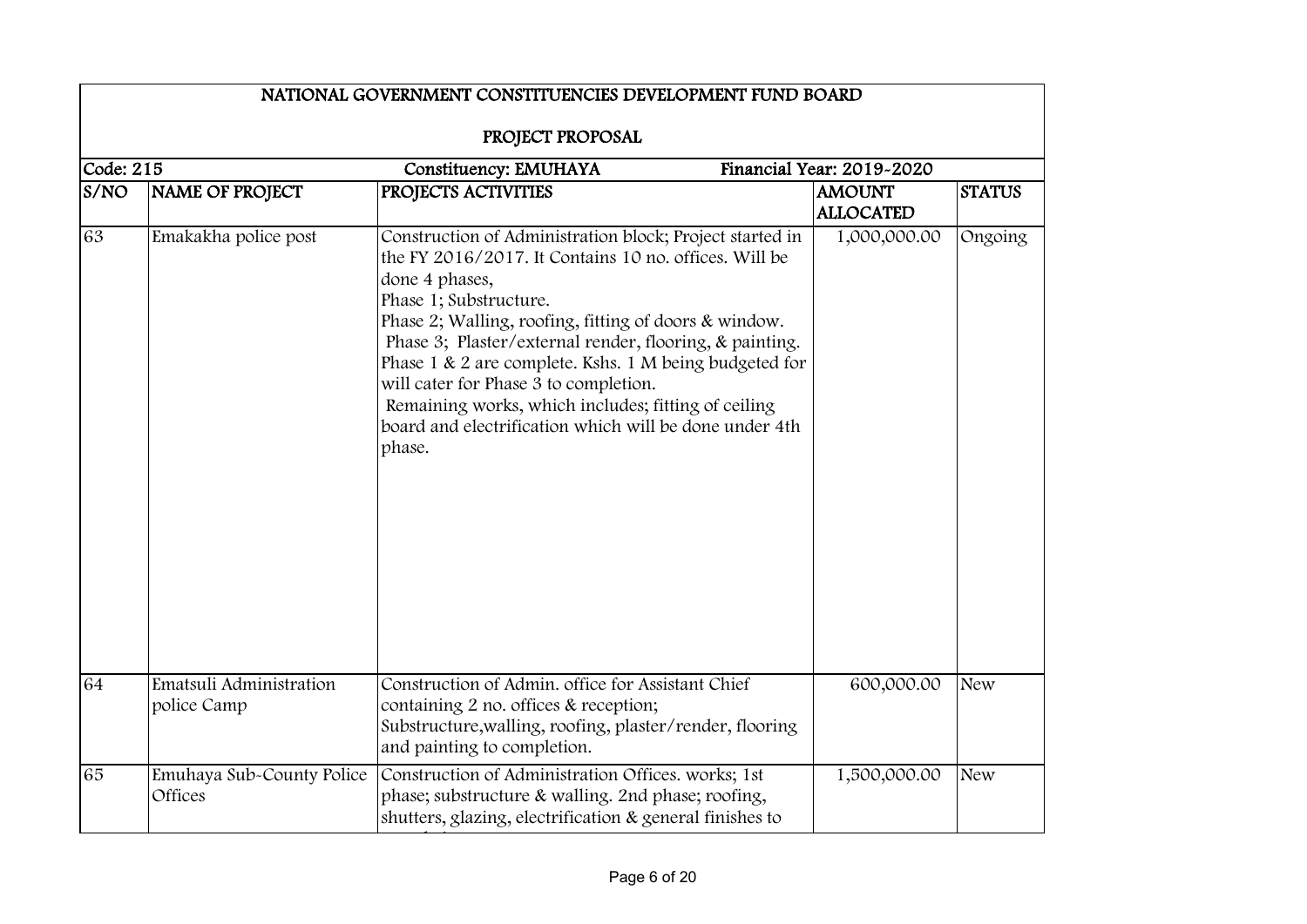|           | NATIONAL GOVERNMENT CONSTITUENCIES DEVELOPMENT FUND BOARD         |                                                                                                                                                                                                                                                                                                                                                          |                                   |               |  |
|-----------|-------------------------------------------------------------------|----------------------------------------------------------------------------------------------------------------------------------------------------------------------------------------------------------------------------------------------------------------------------------------------------------------------------------------------------------|-----------------------------------|---------------|--|
|           |                                                                   | PROJECT PROPOSAL                                                                                                                                                                                                                                                                                                                                         |                                   |               |  |
| Code: 215 |                                                                   | Constituency: EMUHAYA                                                                                                                                                                                                                                                                                                                                    | Financial Year: 2019-2020         |               |  |
| S/NO      | NAME OF PROJECT                                                   | PROJECTS ACTIVITIES                                                                                                                                                                                                                                                                                                                                      | <b>AMOUNT</b><br><b>ALLOCATED</b> | <b>STATUS</b> |  |
| 66        | Emurembe Administration<br>police/Assistant Chie's                | Purchase of land Approximately 0.2 Ha.                                                                                                                                                                                                                                                                                                                   | 600,000.00                        | <b>New</b>    |  |
| 67        | Essaba Administration police<br>Camp                              | Construction of Administration block containing 2 no.<br>offices and reception for the police; Substructure,<br>walling, roofing, plaster/external render,                                                                                                                                                                                               | 800,000.00                        | <b>New</b>    |  |
| 68        | Ipali Administration police<br>Camp/ Assistant Chief Office       | Construction of 2 no. doors latrine.                                                                                                                                                                                                                                                                                                                     | 150,000.00                        | <b>New</b>    |  |
| 69        | Ipali Administration police<br>Camp/ Assistants Chief's<br>office | Construction of 3 no. units staff houses to completion.                                                                                                                                                                                                                                                                                                  | 1,000,000.00                      | <b>New</b>    |  |
| 70        | Rural Electrification and<br>Renewable Energy<br>Corporation.     | Rural Electrification under matching funds in Eluyeka<br>Area, North East Bunyore Ward. Establishment of 1x 50<br>Kva. 11/0.43Kv transformers,<br>1.2 km of KV 3 phase line and associated 0.5 Km 3<br>Phase & 3.56km single phase lines and connect<br>aproximately 55 no. households in single phase and 1<br>no. customer in 3 phase at Eluyeka Area. | 3,130,646.38                      | <b>New</b>    |  |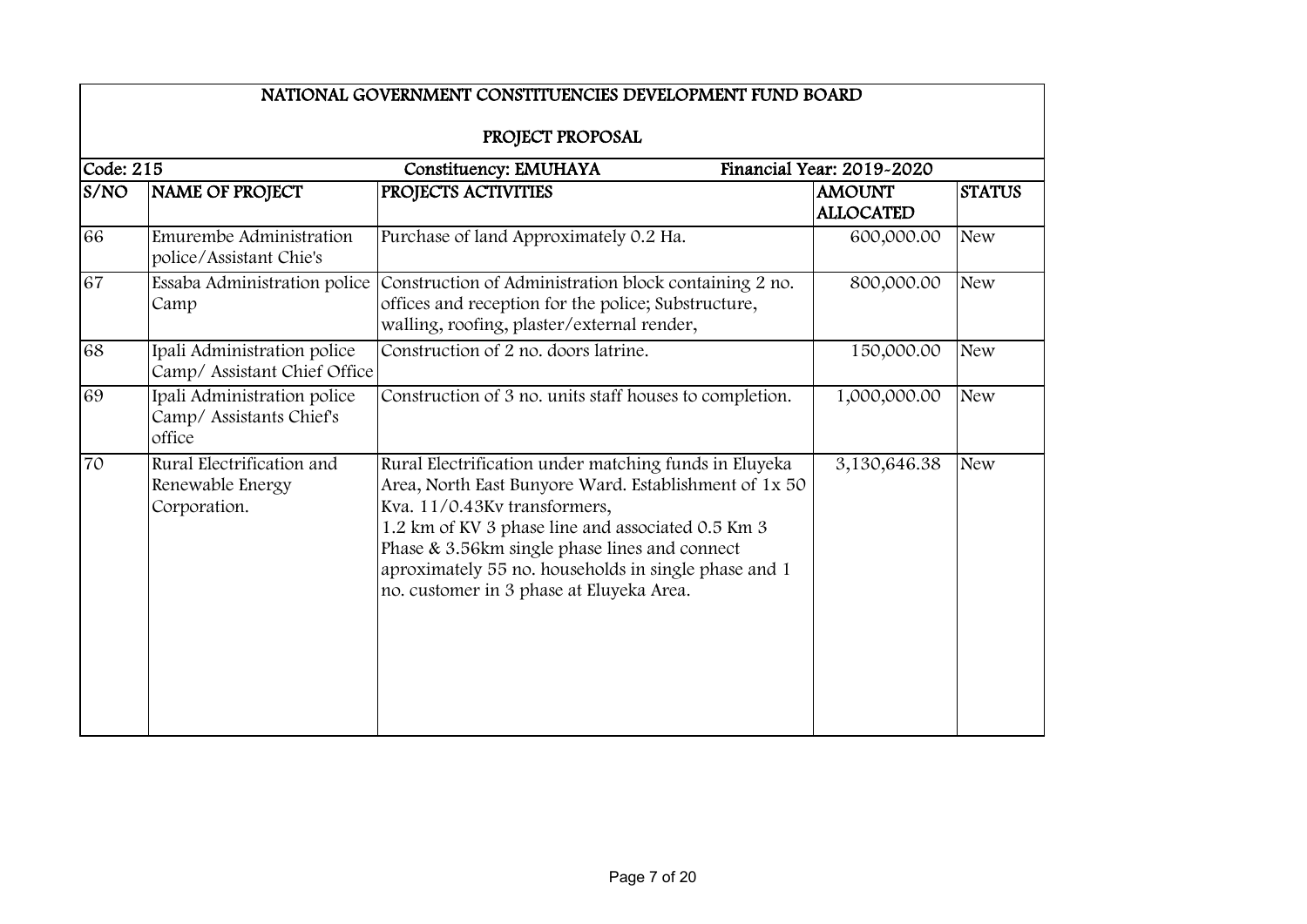|                                                                 | NATIONAL GOVERNMENT CONSTITUENCIES DEVELOPMENT FUND BOARD |                                                                                                                                                                                                                                                                                                                                                                                                                                                                   |                                   |               |  |  |
|-----------------------------------------------------------------|-----------------------------------------------------------|-------------------------------------------------------------------------------------------------------------------------------------------------------------------------------------------------------------------------------------------------------------------------------------------------------------------------------------------------------------------------------------------------------------------------------------------------------------------|-----------------------------------|---------------|--|--|
|                                                                 | PROJECT PROPOSAL                                          |                                                                                                                                                                                                                                                                                                                                                                                                                                                                   |                                   |               |  |  |
| Code: 215<br>Financial Year: 2019-2020<br>Constituency: EMUHAYA |                                                           |                                                                                                                                                                                                                                                                                                                                                                                                                                                                   |                                   |               |  |  |
| S/NO                                                            | NAME OF PROJECT                                           | PROJECTS ACTIVITIES                                                                                                                                                                                                                                                                                                                                                                                                                                               | <b>AMOUNT</b><br><b>ALLOCATED</b> | <b>STATUS</b> |  |  |
|                                                                 | Emuhaya administration<br>Centre                          | Construction of sub-county offices 3 floors storey<br>building; Ground & 1st floor is complete. 2nd phase<br>consists of 2nd & 3rd floor. Walling, fitting of shutters,<br>plaster at the 2nd floor. NOTE: Ground & 1st floor<br>contains 15 offices and 2 no. board rooms of<br>approximately a capacity of 50 people. 2nd floor and<br>3rd floor will not be sub divided. Officers wishing to be<br>accommodated in 2nd & 3rd floor will be allocated<br>space. | 5,017,573.11                      | Ongoing       |  |  |
|                                                                 |                                                           |                                                                                                                                                                                                                                                                                                                                                                                                                                                                   | 127,571,724.14                    |               |  |  |
| 66                                                              | Emuhaya Migstrate Court                                   | Construction of a court chamber: Substructure to roof.                                                                                                                                                                                                                                                                                                                                                                                                            | 1,800,000.00                      | <b>New</b>    |  |  |